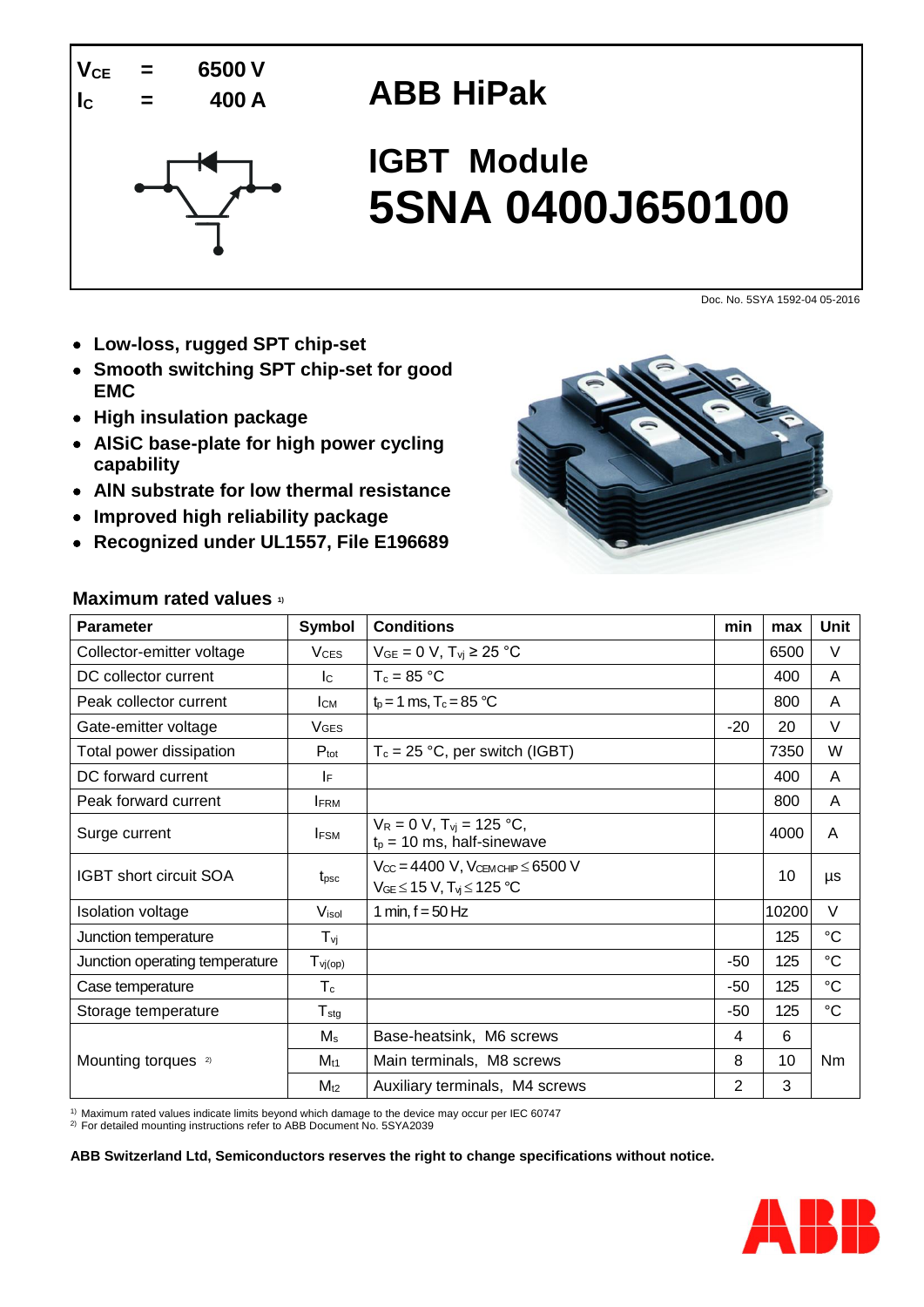## **IGBT characteristic values 3)**

| <b>Parameter</b>                          | <b>Symbol</b>       | <b>Conditions</b>                                                                                                                                                               |                                                      |        | typ  | max     | Unit      |
|-------------------------------------------|---------------------|---------------------------------------------------------------------------------------------------------------------------------------------------------------------------------|------------------------------------------------------|--------|------|---------|-----------|
| Collector (-emitter)<br>breakdown voltage | $V_{(BR)CES}$       | $V_{GE} = 0$ V, Ic = 10 mA, $T_{vj} = 25$ °C                                                                                                                                    |                                                      | 6500   |      |         | V         |
| Collector-emitter 4)                      | V <sub>CE</sub> sat | $I_c = 400$ A, $V_{GE} = 15$ V                                                                                                                                                  | $T_{vi} = 25 °C$                                     |        | 4.2  | 4.8     | V         |
| saturation voltage                        |                     |                                                                                                                                                                                 | $T_{vi}$ = 125 °C                                    |        | 5.4  | 5.9     | V         |
| Collector cut-off current                 | $_{\text{LES}}$     | $V_{CE} = 6500 V, V_{GE} = 0 V$                                                                                                                                                 | $T_{\text{vj}} = 25 \text{ °C}$<br>$T_{vi}$ = 125 °C |        | 35   | 8<br>80 | mA<br>mA  |
| Gate leakage current                      | $I_{GES}$           | $V_{CE} = 0$ V, $V_{GE} = \pm 20$ V, $T_{vi} = 125$ °C                                                                                                                          |                                                      | $-500$ |      | 500     | nA        |
| Gate-emitter threshold voltage            | V <sub>GE(TO)</sub> | $I_c = 160$ mA, $V_{CE} = V_{GE}$ , $T_{vi} = 25$ °C                                                                                                                            |                                                      | 6      | 7.4  | 8       | V         |
| Gate charge                               | $Q_{ge}$            | $I_c = 400$ A, $V_{ce} = 3600$ V,<br>$V_{GE}$ = -15 V  15 V                                                                                                                     |                                                      |        | 5.3  |         | μC        |
| Input capacitance                         | $C_{\text{ies}}$    |                                                                                                                                                                                 |                                                      |        | 95.3 |         |           |
| Output capacitance                        | $C_{\text{oes}}$    | $V_{CE} = 25 V$ , $V_{GE} = 0 V$ , $f = 1 MHz$ ,<br>$T_{vi} = 25 °C$                                                                                                            |                                                      |        | 4.41 |         | nF        |
| Reverse transfer capacitance              | $C_{res}$           |                                                                                                                                                                                 |                                                      |        | 0.85 |         |           |
| Internal gate resistance                  | R <sub>Gint</sub>   |                                                                                                                                                                                 |                                                      |        | 0.81 |         | Ω         |
| Turn-on delay time                        |                     | $V_{CC} = 3600 V$ ,<br>$I_c = 400$ A,<br>$R_G$ = 5.6 $\Omega$ ,                                                                                                                 | $T_{vi} = 25 °C$                                     |        | 700  |         | ns        |
|                                           | $t_{d(on)}$         |                                                                                                                                                                                 | $T_{\text{vj}} = 125 \text{ °C}$                     |        | 630  |         |           |
| Rise time                                 | tr                  | $V_{GE} = \pm 15$ V,                                                                                                                                                            | $T_{vi} = 25 °C$                                     |        | 250  |         | ns        |
|                                           |                     | $L_{\sigma}$ = 280 nH, inductive load                                                                                                                                           | $T_{\rm vj} = 125 \,^{\circ}\text{C}$                |        | 220  |         |           |
| Turn-off delay time                       | $t_{d(off)}$        | $V_{CC} = 3600 V,$<br>$T_{\text{vj}} = 25 \text{ °C}$                                                                                                                           |                                                      | 1410   |      | ns      |           |
|                                           |                     | $I_c = 400 A$ ,<br>$R_G = 5.6 \Omega$ ,                                                                                                                                         | $T_{vi}$ = 125 °C                                    |        | 1700 |         |           |
| Fall time                                 | t                   | $V_{GE} = \pm 15 V,$                                                                                                                                                            | $T_{vi} = 25 °C$                                     |        | 650  |         | ns        |
|                                           |                     | $L_{\sigma}$ = 280 nH, inductive load                                                                                                                                           | $T_{\text{vj}} = 125 \text{ °C}$                     |        | 980  |         |           |
| Turn-on switching energy                  |                     | $V_{\text{CC}} = 3600 \text{ V}, l_{\text{C}} = 400 \text{ A},$                                                                                                                 | $T_{\text{vj}} = 25 \text{ °C}$                      |        | 2250 |         | mJ        |
|                                           | $E_{on}$            | $V_{GE} = \pm 15$ V, R <sub>G</sub> = 5.6 $\Omega$ ,<br>$L_{\sigma}$ = 280 nH, inductive load                                                                                   | $T_{vi}$ = 125 °C                                    |        | 2800 |         |           |
| Turn-off switching energy                 | $E_{\text{off}}$    | $V_{\text{CC}} = 3600 \text{ V}$ , $I_{\text{C}} = 400 \text{ A}$ ,<br>$V_{GE} = \pm 15$ V, R <sub>G</sub> = 5.6 $\Omega$ ,                                                     | $T_{\text{vj}} = 25 \text{ °C}$                      |        | 1340 |         | mJ        |
|                                           |                     | $T_{vi}$ = 125 °C<br>$L_{\sigma}$ = 280 nH, inductive load                                                                                                                      |                                                      |        | 2120 |         |           |
| Short circuit current                     | $I_{SC}$            | $t_{\text{psc}} \le 10 \text{ }\mu\text{s}, \text{V}_{\text{GE}} = 15 \text{ V}, T_{\text{vi}} = 125 \text{ }^{\circ}\text{C},$<br>$V_{CC} = 4400$ V, $V_{CEM CHIP} \le 6500$ V |                                                      |        | 1800 |         | A         |
| Module stray inductance                   | $L_{\sigma}$ CE     |                                                                                                                                                                                 |                                                      |        | 20   |         | nH        |
|                                           |                     |                                                                                                                                                                                 | $T_c = 25 °C$                                        |        | 0.1  |         | $m\Omega$ |
| Resistance, terminal-chip                 | $R_{CC' + EE'}$     | $T_c = 125 °C$                                                                                                                                                                  |                                                      |        | 0.15 |         |           |

 $3)$  Characteristic values according to IEC 60747 - 9

<sup>4)</sup> Collector-emitter saturation voltage is given at chip level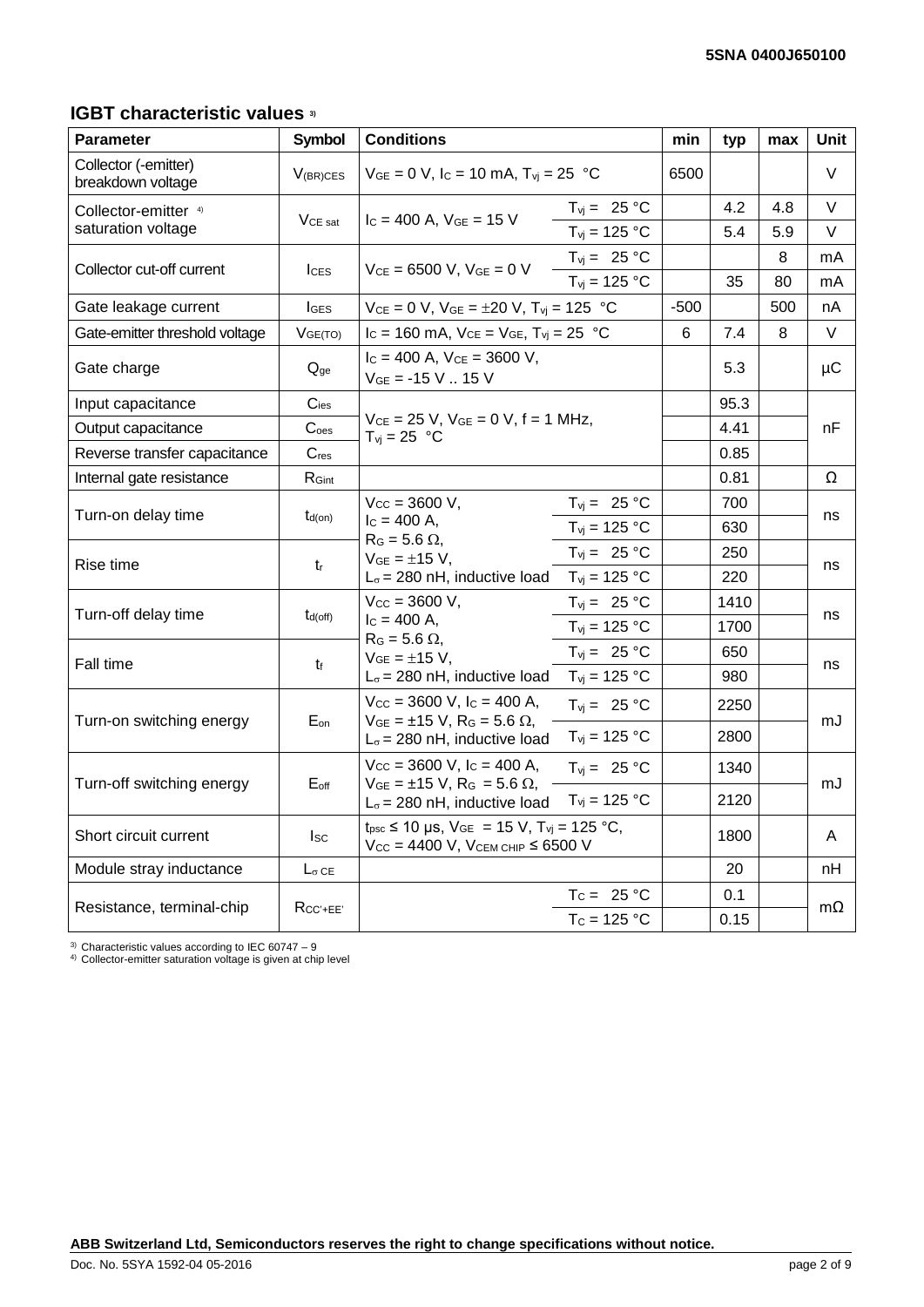#### **Diode characteristic values 5)**

| <b>Parameter</b>              | Symbol                | <b>Conditions</b>                                                                                                                                                                                                                                                                                                                                                                                       |                                 | min  | typ  | max | <b>Unit</b> |
|-------------------------------|-----------------------|---------------------------------------------------------------------------------------------------------------------------------------------------------------------------------------------------------------------------------------------------------------------------------------------------------------------------------------------------------------------------------------------------------|---------------------------------|------|------|-----|-------------|
|                               | $V_F$                 | $I_F = 400 A$                                                                                                                                                                                                                                                                                                                                                                                           | $T_{\text{vj}} = 25 \text{ °C}$ |      | 3.2  | 3.8 | $\vee$      |
| Forward voltage <sup>6)</sup> |                       |                                                                                                                                                                                                                                                                                                                                                                                                         | $T_{\text{vi}}$ = 125 °C        |      | 3.4  | 4.0 |             |
|                               |                       |                                                                                                                                                                                                                                                                                                                                                                                                         | $T_{\text{vj}} = 25 \text{ °C}$ |      | 510  |     | A           |
| Reverse recovery current      |                       | $\mathbf{I}_{\text{rr}}$<br>$T_{\text{vj}}$ = 125 °C<br>$V_{\rm CC} = 3600 \text{ V}$ ,<br>$T_{vi} = 25 °C$<br>$I_F = 400$ A,<br>$Q_{rr}$<br>$T_{\text{vi}}$ = 125 °C<br>$V_{GE} = \pm 15$ V,<br>$R_G = 5.6 \Omega$<br>$T_{\text{vj}} = 25 \text{ °C}$<br>$t_{rr}$<br>$L_{\sigma}$ = 280 nH<br>$T_{vi}$ = 125 °C<br>inductive load<br>$T_{\text{vj}} = 25 \text{ °C}$<br>$E_{rec}$<br>$T_{vi}$ = 125 °C |                                 |      | 680  |     |             |
|                               |                       |                                                                                                                                                                                                                                                                                                                                                                                                         |                                 |      | 450  |     | μC          |
| Recovered charge              |                       |                                                                                                                                                                                                                                                                                                                                                                                                         |                                 |      | 770  |     |             |
|                               | Reverse recovery time |                                                                                                                                                                                                                                                                                                                                                                                                         |                                 |      | 1840 |     | ns          |
|                               |                       |                                                                                                                                                                                                                                                                                                                                                                                                         |                                 |      | 2120 |     |             |
|                               |                       |                                                                                                                                                                                                                                                                                                                                                                                                         |                                 |      | 670  |     |             |
| Reverse recovery energy       |                       |                                                                                                                                                                                                                                                                                                                                                                                                         |                                 | 1380 |      | mJ  |             |

<sup>5)</sup> Characteristic values according to IEC 60747 - 2

6) Forward voltage is given at chip level

### **Package properties 7)**

| <b>Parameter</b>                                         | Symbol                    | <b>Conditions</b>                                | min  | typ        | max   | Unit   |
|----------------------------------------------------------|---------------------------|--------------------------------------------------|------|------------|-------|--------|
| <b>IGBT</b> thermal resistance<br>junction to case       | $R_{th(j-c)IGBT}$         |                                                  |      |            | 0.016 | K/W    |
| Diode thermal resistance<br>junction to case             | $R_{th(j-c)DIODE}$        |                                                  |      |            | 0.032 | K/W    |
| <b>IGBT</b> thermal resistance<br>2)<br>case to heatsink | $R_{th(c-s)IGBT}$         | IGBT per switch, $\lambda$ grease = 1W/m × K     |      | 0.012      |       | K/W    |
| Diode thermal resistance $\eta$<br>case to heatsink      | $R_{th(c-s)DIODE}$        | Diode per switch, $\lambda$ grease = 1W/m × K    |      | 0.024      |       | K/W    |
| Partial discharge extinction<br>voltage                  | $\mathsf{V}_{\mathsf{e}}$ | f = 50 Hz, $Q_{PD} \le 10pC$ (acc. to IEC 61287) | 5100 |            |       | $\vee$ |
| Comparative tracking index                               | <b>CTI</b>                |                                                  |      | $\geq 600$ |       |        |

2) For detailed mounting instructions refer to ABB Document No. 5SYA2039

## **Mechanical properties 7)**

| <b>Parameter</b>          | Symbol | <b>Conditions</b>                                    |                | min                        | typ  | max | Unit |
|---------------------------|--------|------------------------------------------------------|----------------|----------------------------|------|-----|------|
| <b>Dimensions</b>         |        | $L \times W \times H$   Typical, see outline drawing |                | $130 \times 140 \times 48$ |      | mm  |      |
| Clearance distance in air | da     | according to IEC 60664-1<br>and EN 50124-1           | Term, to base: | 40                         |      |     |      |
|                           |        |                                                      | Term, to term: | 26                         |      |     | mm   |
|                           |        | according to IEC 60664-1                             | Term. to base: | 64                         |      |     |      |
| Surface creepage distance | $d_s$  | and EN 50124-1                                       | Term. to term: | 56                         |      |     | mm   |
| Mass                      | m      |                                                      |                |                            | 1010 |     | g    |

 $7$  Package and mechanical properties according to IEC 60747 - 15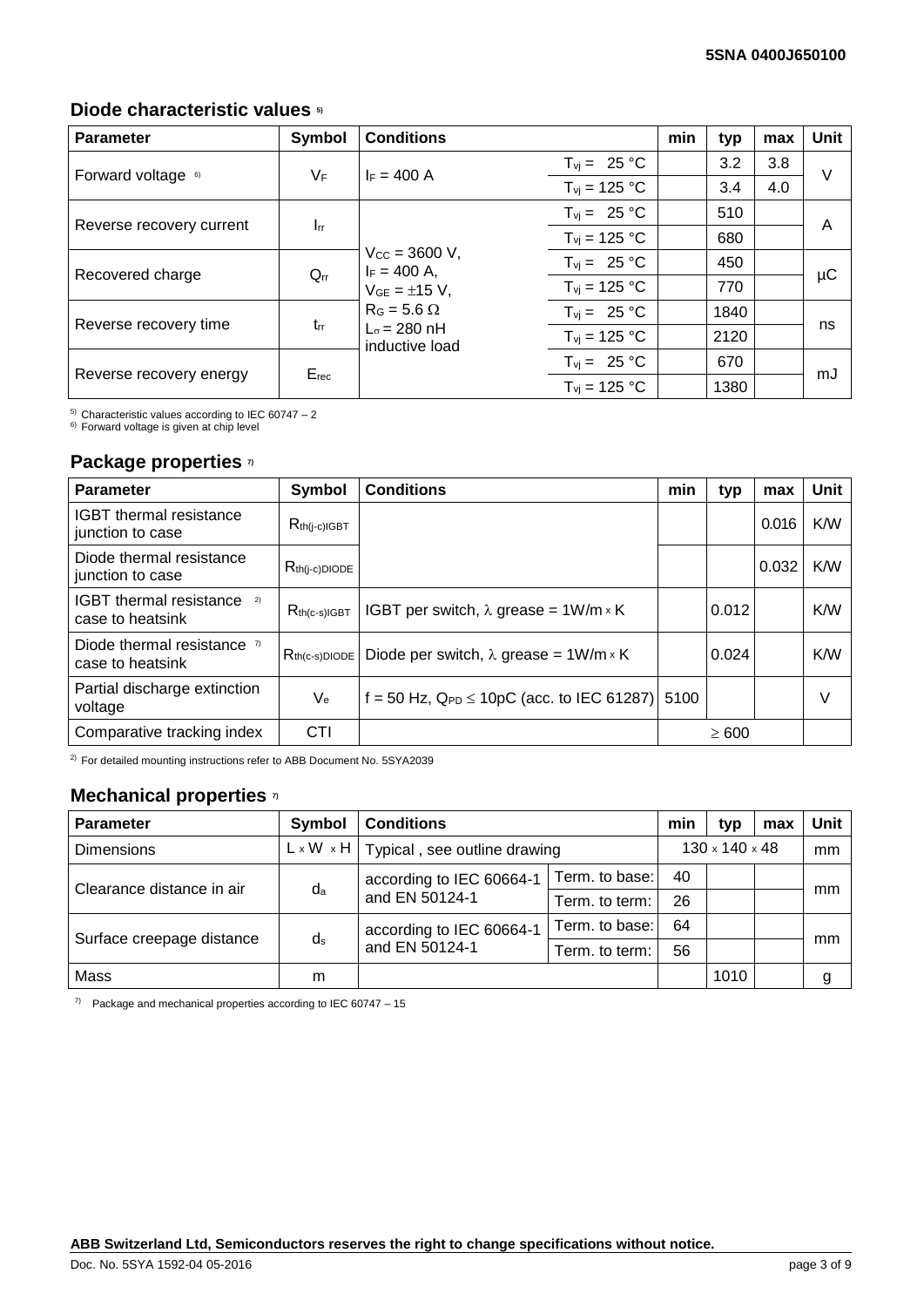#### **Electrical configuration**



#### **Outline drawing** 2)



<sup>2)</sup> For detailed mounting instructions refer to ABB Document No. 5SYA2039

**This is an electrostatic sensitive device, please observe the international standard IEC 60747-1, chap. IX.**

**This product has been designed and qualified for Industrial Level.**

**ABB Switzerland Ltd, Semiconductors reserves the right to change specifications without notice.**

Doc. No. 5SYA 1592-04 05-2016 page 4 of 9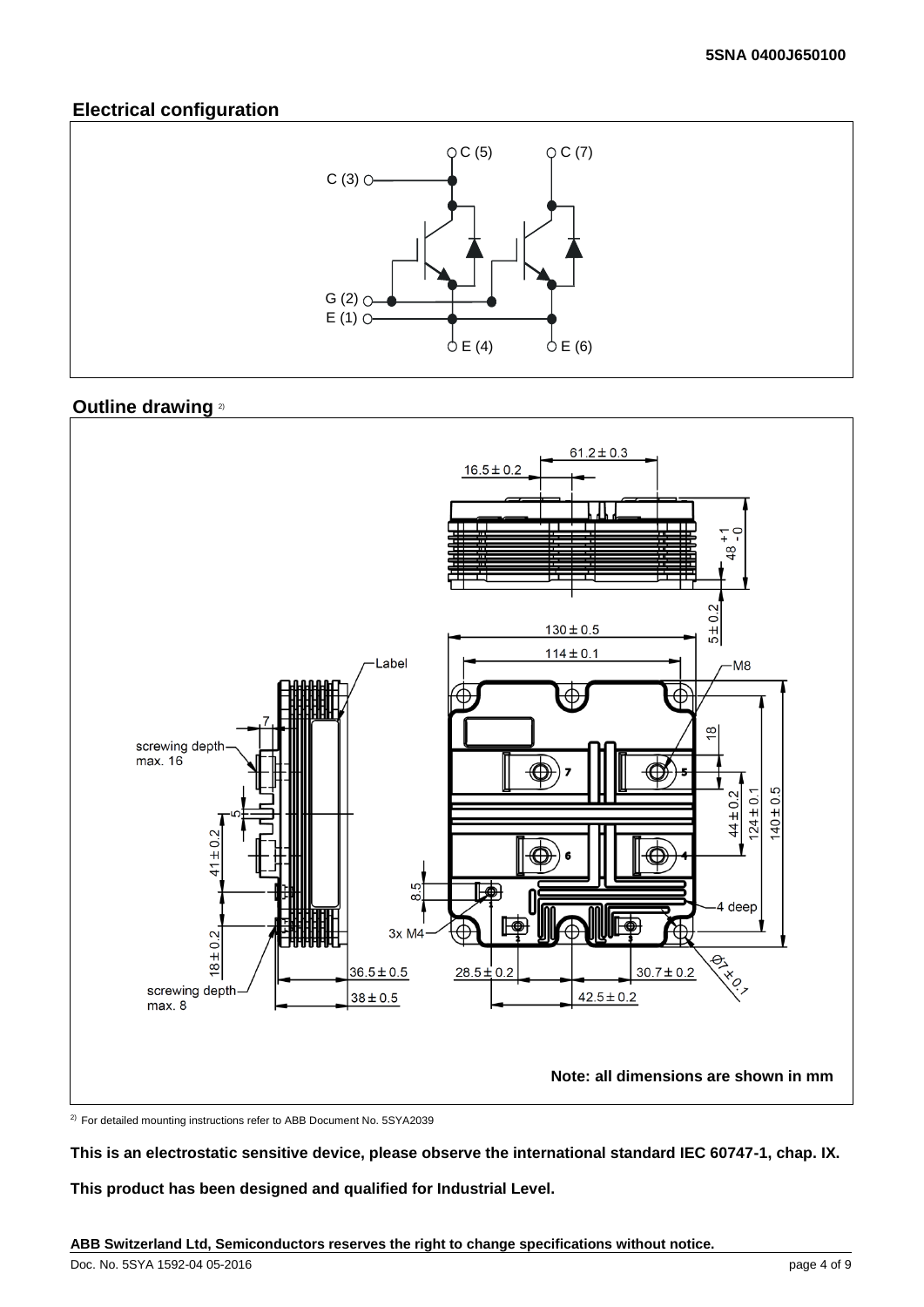

**Fig. 1** Typical on-state characteristics, chip level **Fig. 2** Typical transfer characteristics, chip level





**Fig. 3** Typical output characteristics, chip level **Fig. 4** Typical output characteristics, chip level

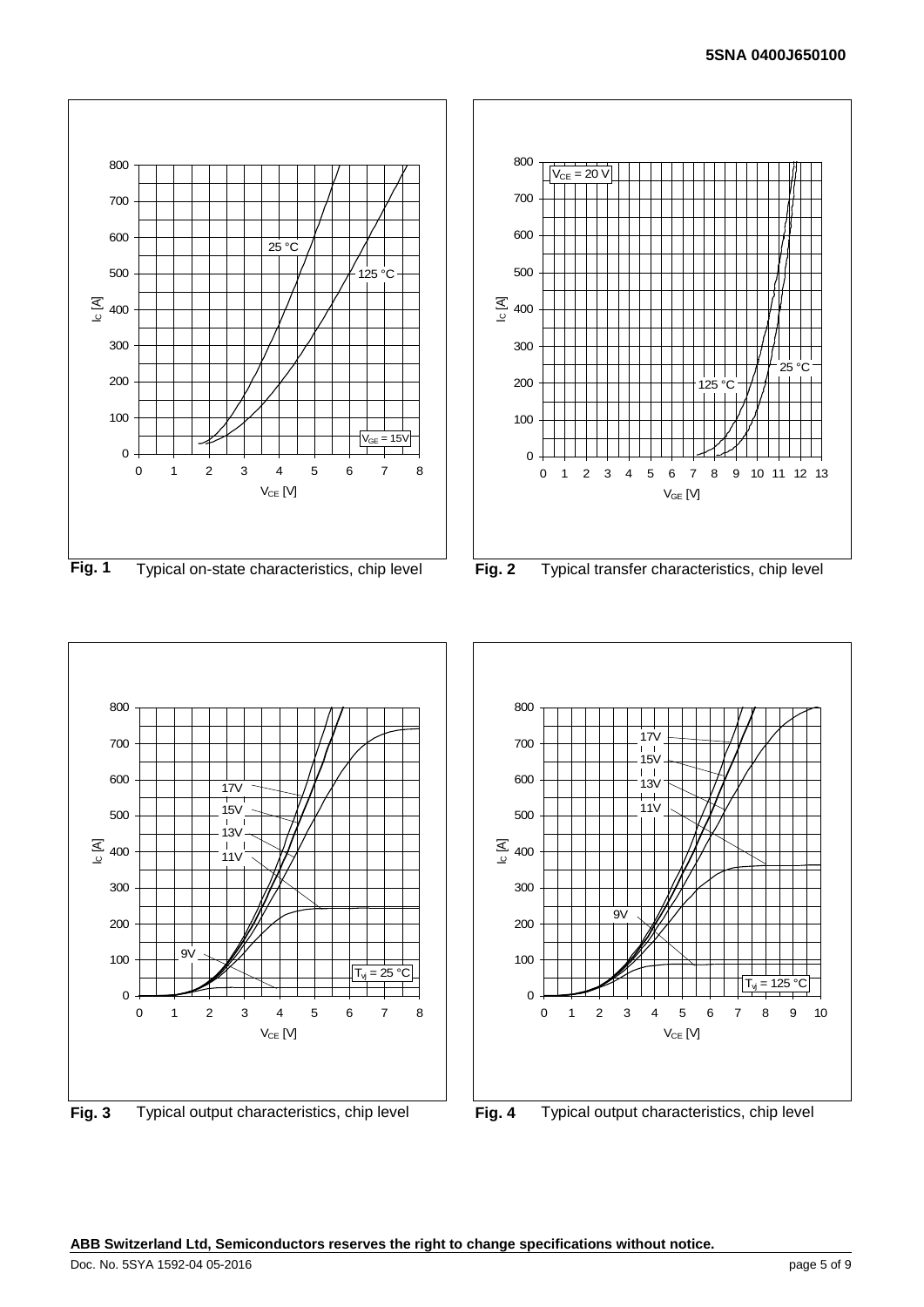#### **5SNA 0400J650100**



10  $V_{\text{CC}} = 3600 \text{ V}$  $R_G = 5.6$  ohm  $V_{GE} = \pm 15$  V  $T_{vi}$  = 125 °C  $= 280$  nH id(on), tr, td(off), tr [µS]  $t_{\sf d(on)},\ t_{\sf r},\ t_{\sf d(off)},\ t_{\sf f}\ [\mu{\sf s}]$  $t_{d(off)}$ 1 tf  $t_{d(on)}$ tr 0.1 0 200 400 600 800 1000  $I_C[A]$ **Fig. 7** Typical switching times

vs collector current





**Fig. 8** Typical switching times vs gate resistor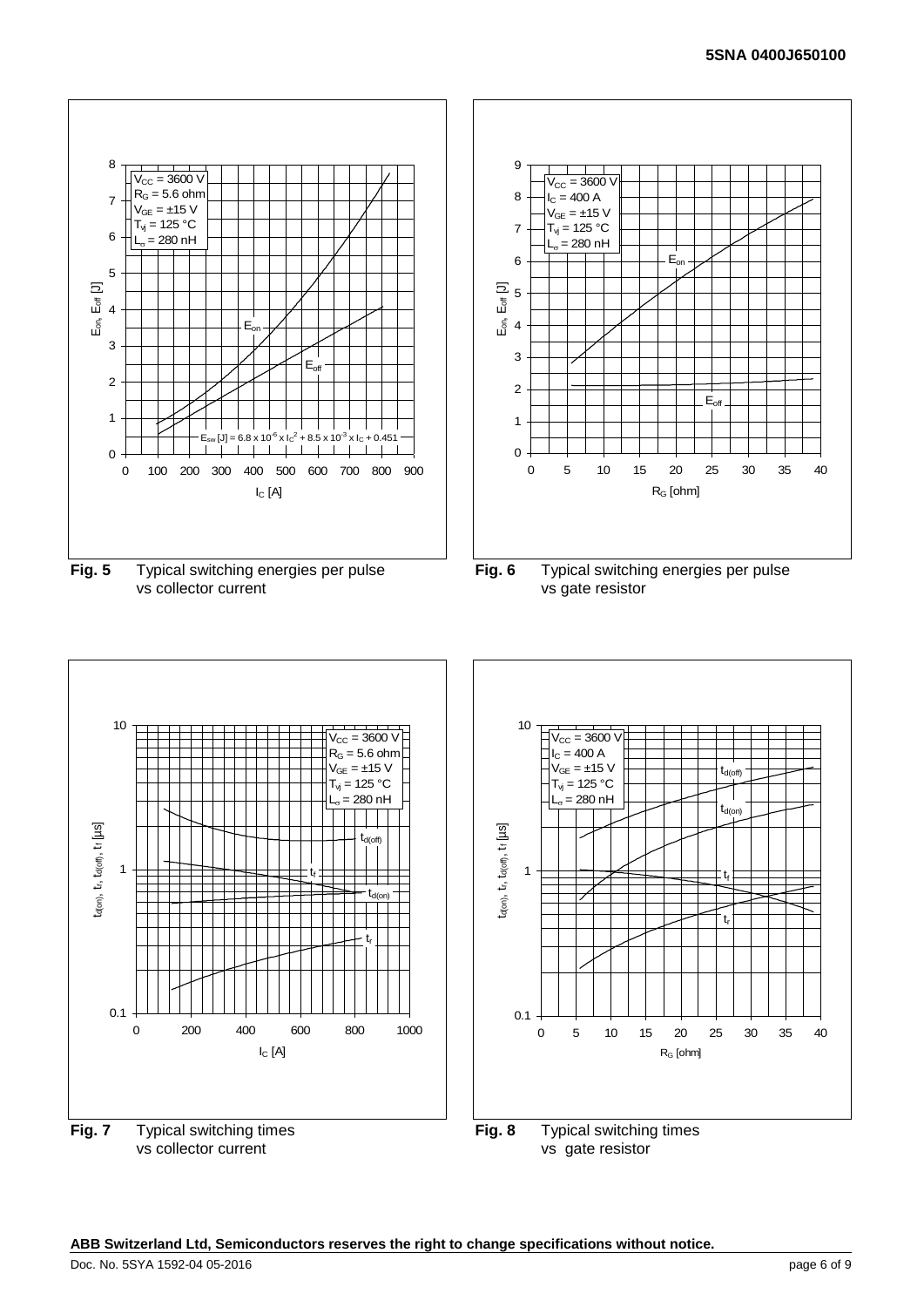

**Fig. 9** Typical capacitances vs collector-emitter voltage

![](_page_6_Figure_3.jpeg)

**Fig. 11** Turn-off safe operating area (RBSOA)

![](_page_6_Figure_5.jpeg)

**Fig. 10** Typical gate charge characteristics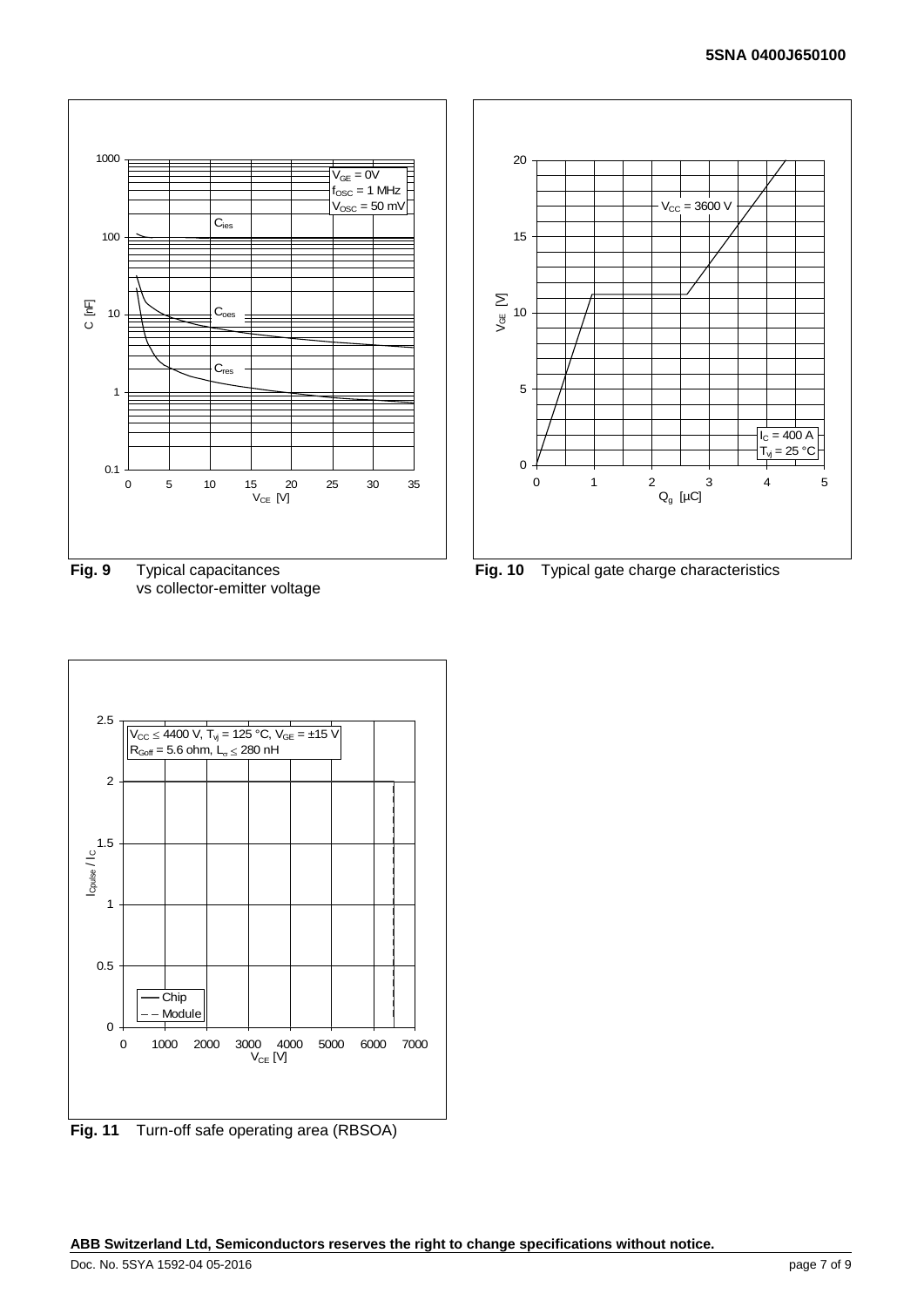#### **5SNA 0400J650100**

![](_page_7_Figure_1.jpeg)

![](_page_7_Figure_2.jpeg)

![](_page_7_Figure_3.jpeg)

![](_page_7_Figure_4.jpeg)

**ABB Switzerland Ltd, Semiconductors reserves the right to change specifications without notice.**